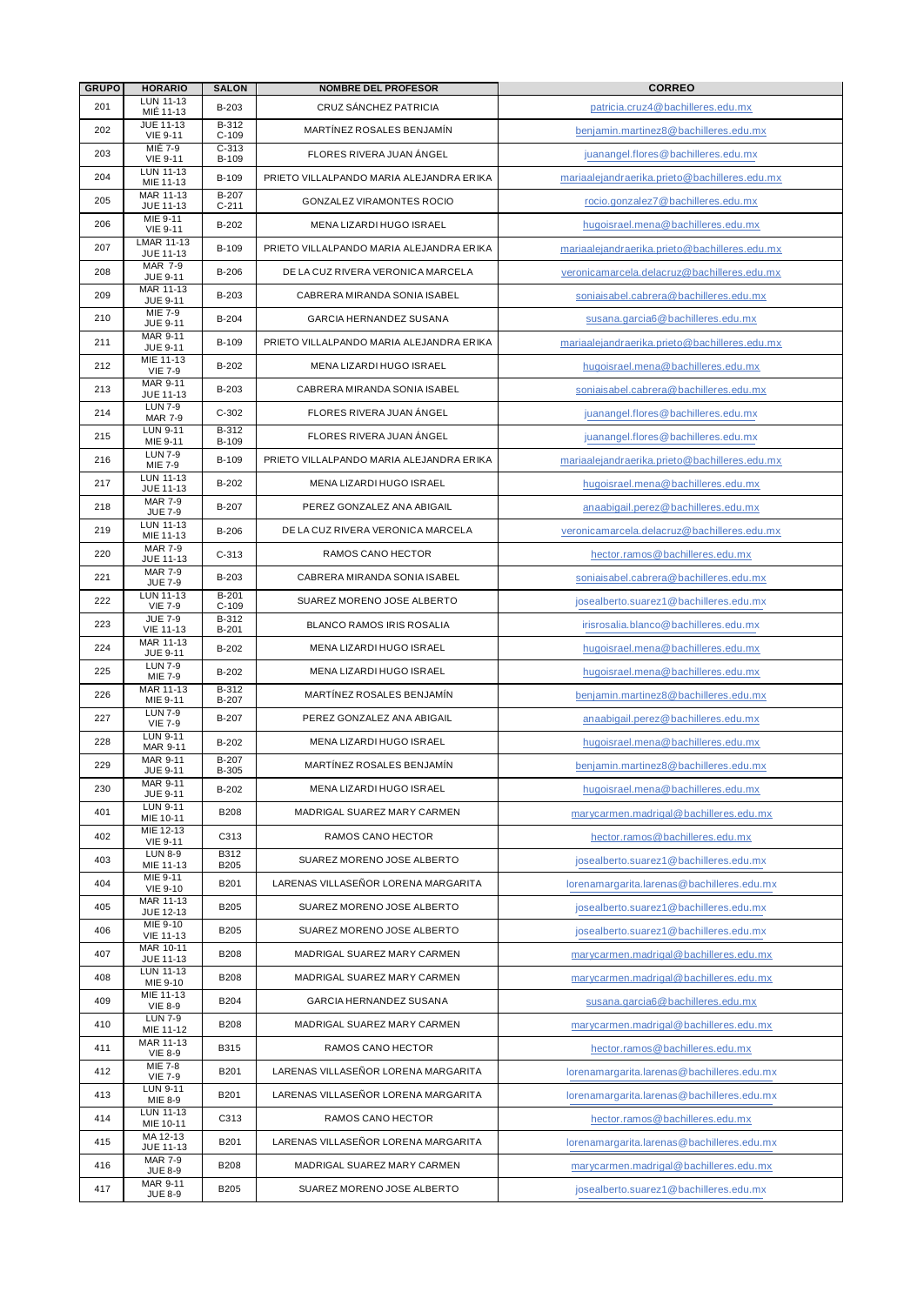| 418 | MAR 9-10<br>JUE 9-11                | <b>B208</b>                | MADRIGAL SUAREZ MARY CARMEN             | marycarmen.madrigal@bachilleres.edu.mx        |
|-----|-------------------------------------|----------------------------|-----------------------------------------|-----------------------------------------------|
| 419 | LUN 9-11<br>MIE 10-11               | <b>B207</b><br>B205        | SUAREZ MORENO JOSE ALBERTO              | josealberto.suarez1@bachilleres.edu.mx        |
| 420 | <b>MAR 9-10</b><br>JUE 9-11         | <b>B209</b><br>B311        | FLORES RIVERA JUAN ANGEL                | juanangel.flores@bachilleres.edu.mx           |
| 421 | <b>LUN 9-11</b><br><b>VIE 7-8</b>   | C313                       | RAMOS CANO HECTOR                       | hector.ramos@bachilleres.edu.mx               |
| 422 | MAR 11-12<br><b>JUE 9-11</b>        | B201                       | LARENAS VILLASEÑOR LORENA MARGARITA     | lorenamargarita.larenas@bachilleres.edu.mx    |
| 423 | <b>LUN 7-9</b><br><b>VIE 10-11</b>  | B201                       | LARENAS VILLASEÑOR LORENA MARGARITA     | lorenamargarita.larenas@bachilleres.edu.mx    |
| 424 | <b>LUN 7-9</b><br>JUE 10-11         | C313                       | RAMOS CANO HECTOR                       | hector.ramos@bachilleres.edu.mx               |
| 425 | MIE 11-12<br><b>VIE 11-13</b>       | C313                       | RAMOS CANO HECTOR                       | hector.ramos@bachilleres.edu.mx               |
| 426 | <b>MAR 9-11</b><br><b>JUE 7-8</b>   | B201                       | LARENAS VILLASEÑOR LORENA MARGARITA     | lorenamargarita.larenas@bachilleres.edu.mx    |
| 427 | <b>MAR 9-11</b><br><b>JUE 9-10</b>  | C313                       | RAMOS CANO HECTOR                       | hector.ramos@bachilleres.edu.mx               |
| 428 | <b>MAR 7-9</b><br><b>JUE 8-9</b>    | B201                       | LARENAS VILLASEÑOR LORENA MARGARITA     | lorenamargarita.larenas@bachilleres.edu.mx    |
| 429 | MAR 11-13<br>MIE 8-9                | <b>B208</b>                | MADRIGAL SUAREZ MARY CARMEN             | marycarmen.madrigal@bachilleres.edu.mx        |
| 601 | <b>LUN 10-11</b><br>JUE 9-11        | B204<br>B207               | BLANCO RAMOS IRIS ROSALIA               | irisrosalia.blanco@bachilleres.edu.mx         |
| 602 | MIE 9-11<br><b>VIE 9-10</b>         | B203                       | <b>CRUZ SANCHEZ PATRICIA</b>            | patricia.cruz4@bachilleres.edu.mx             |
| 603 | <b>LUN 9-10</b><br><b>VIE 7-9</b>   | B204<br><b>B208</b>        | <b>BLANCO RAMOS IRIS ROSALIA</b>        | irisrosalia.blanco@bachilleres.edu.mx         |
| 604 | <b>MAR 7-9</b><br>JUE 11-12         | B205                       | SUAREZ MORENO JOSE ALBERTO              | josealberto.suarez1@bachilleres.edu.mx        |
| 605 | <b>LUN 7-9</b><br><b>VIE 7-8</b>    | B203                       | CRUZ SANCHEZ PATRICIA                   | patricia.cruz4@bachilleres.edu.mx             |
| 606 | MIE 8-9<br>JUE 9-11                 | <b>B207</b><br><b>B205</b> | SUAREZ MORENO JOSE ALBERTO              | josealberto.suarez1@bachilleres.edu.mx        |
| 607 | <b>LUN 7-9</b><br><b>JUE 11-12</b>  | <b>B204</b><br>B207        | BLANCO RAMOS IRIS ROSALIA               | irisrosalia.blanco@bachilleres.edu.mx         |
| 608 | <b>LUN 9-11</b><br><b>VIE 10-11</b> | B203                       | CRUZ SANCHEZ PATRICIA                   | patricia.cruz4@bachilleres.edu.mx             |
| 609 | JUE 12-13<br><b>VIE 9-11</b>        | <b>B207</b><br><b>B208</b> | <b>BLANCO RAMOS IRIS ROSALIA</b>        | irisrosalia.blanco@bachilleres.edu.mx         |
| 610 | <b>LUN 7-9</b><br>MIE 7-8           | B204<br><b>B208</b>        | GONZALEZ JARAMILLO SERGIO               | sergio.gonzalezi@bachilleres.edu.mx           |
| 611 | MIE 8-9<br><b>JUE 7-9</b>           | <b>B306</b><br>C313        | GONZALEZ JARAMILLO SERGIO               | sergio.gonzalezi@bachilleres.edu.mx           |
| 612 | MIE 7-9<br><b>VIE 10-11</b>         | <b>B205</b>                | VAZQUEZ VIEYRA CECILIA                  | cecilia.vazquez1@bachilleres.edu.mx           |
| 613 | LUN 9-11<br><b>JUE 8-9</b>          | B109                       | PRIETO VILALPANDO MARIA ALEJANDRA ERIKA | mariaalejandraerika.prieto@bachilleres.edu.mx |
| 614 | LUN 9-11<br><b>VIE 9-10</b>         | B205                       | VAZQUEZ VIEYRA CECILIA                  | cecilia.vazquez1@bachilleres.edu.mx           |
| 615 | MAR 11-12<br>JUE 11-13              | <b>B206</b>                | DE LA CRUZ RIVERA VERONICA MARCELA      | veronicamarcela.delacruz@bachilleres.edu.mx   |
| 616 | <b>MAR 7-9</b><br><b>JUE 7-8</b>    | B109                       | PRIETO VILALPANDO MARIA ALEJANDRA ERIKA | mariaalejandraerika.prieto@bachilleres.edu.mx |
| 617 | <b>MIE 7-9</b><br><b>VIE 8-9</b>    | B203                       | <b>CRUZ SANCHEZ PATRICIA</b>            | patricia.cruz4@bachilleres.edu.mx             |
| 618 | <b>JUE 8-9</b><br><b>VIE 7-9</b>    | B204<br>B <sub>109</sub>   | SANTANA LOPEZ ROSALBA                   | rosalba.santana@bachilleres.edu.mx            |
| 619 | MAR 11-13<br>JUE 11-12              | <b>B204</b>                | GARCIA HERNANDEZ SUSANA                 | susana.garcia6@bachilleres.edu.mx             |
| 620 | <b>LUN 7-8</b><br><b>VIE 9-10</b>   | C304<br>B207               | SUAREZ MORENO JOSE ALBERTO              | josealberto.suarez1@bachilleres.edu.mx        |
| 621 | <b>LUN 7-9</b><br><b>VIE 7-8</b>    | <b>B205</b>                | VAZQUEZ VIEYRA CECILIA                  | cecilia.vazquez1@bachilleres.edu.mx           |
| 622 | <b>MAR 7-9</b><br><b>JUE 12-13</b>  | B204                       | GARCIA HERNANDEZ SUSANA                 | susana.garcia6@bachilleres.edu.mx             |
| 623 | LUN 9-11<br>MIE 9-10                | <b>B206</b>                | DE LA CRUZ RIVERA VERONICA MARCELA      | veronicamarcela.delacruz@bachilleres.edu.mx   |
| 624 | MAR 10-11<br><b>VIE 7-9</b>         | B206                       | DE LA CRUZ RIVERA VERONICA MARCELA      | veronicamarcela.delacruz@bachilleres.edu.mx   |
| 625 | MIE 9-11<br><b>VIE 7-8</b>          | B204                       | GARCIA HERNANDEZ SUSANA                 | susana.garcia6@bachilleres.edu.mx             |
| 626 | MIE 10-11<br><b>VIE 9-11</b>        | <b>B206</b>                | DE LA CRUZ RIVERA VERONICA MARCELA      | veronicamarcela.delacruz@bachilleres.edu.mx   |
| 627 | MAR 9-10<br><b>JUE 7-9</b>          | <b>B206</b>                | DE LA CRUZ RIVERA VERONICA MARCELA      | veronicamarcela.delacruz@bachilleres.edu.mx   |
| 628 | <b>LUN 7-9</b><br>MIE 8-9           | <b>B206</b>                | DE LA CRUZ RIVERA VERONICA MARCELA      | veronicamarcela.delacruz@bachilleres.edu.mx   |
| 629 | MAR 9-11<br><b>VIE 9-10</b>         | B204                       | GARCIA HERNANDEZ SUSANA                 | susana.garcia6@bachilleres.edu.mx             |
| 630 | LUN 9-11<br><b>MAR 8-9</b>          | B311                       | HERRERA SERNA ALDO                      | aldo.herrera1@bachilleres.edu.mx              |
|     |                                     |                            |                                         |                                               |
|     |                                     |                            |                                         |                                               |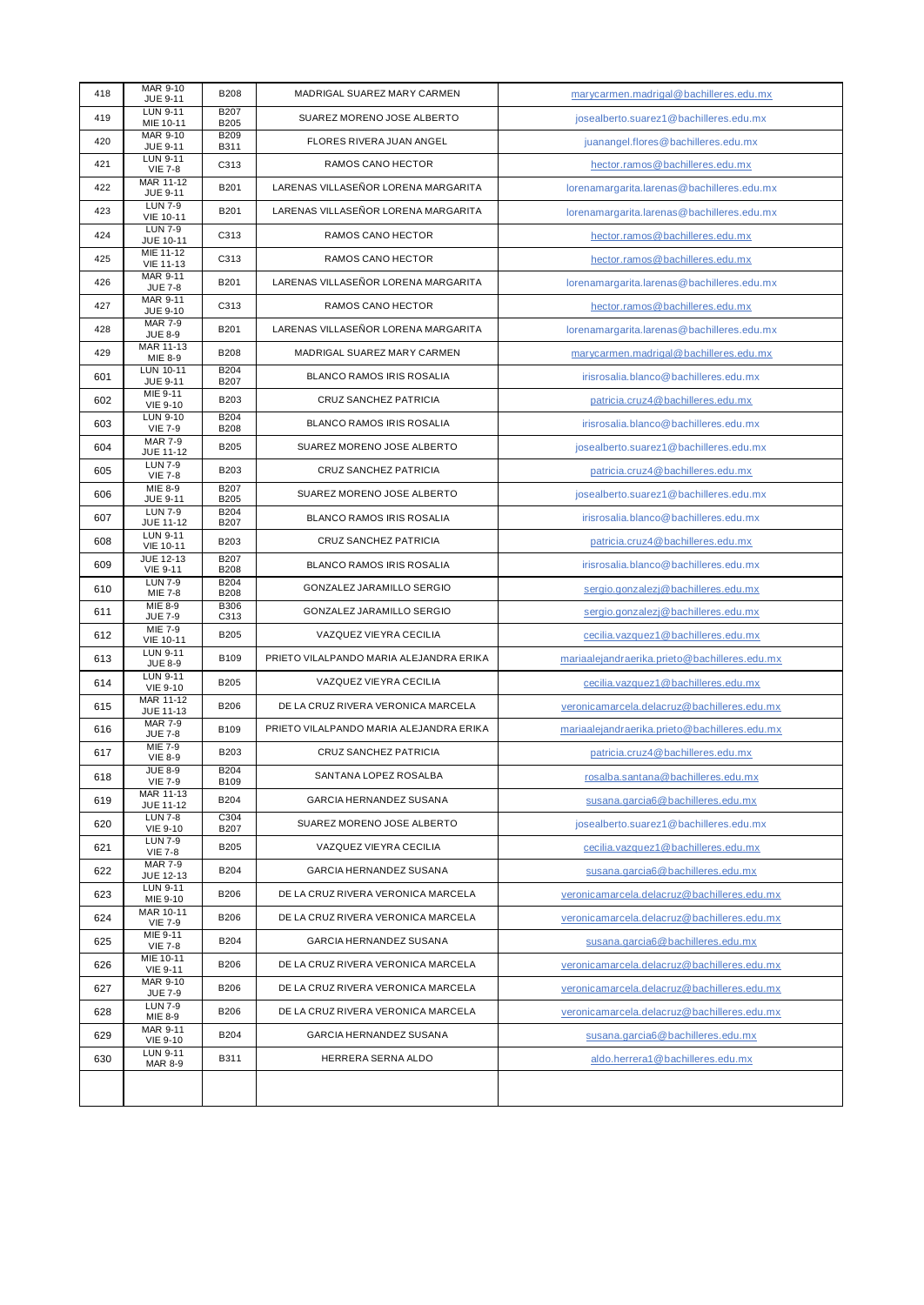| <b>GRUPO</b> | <b>HORARIO</b>                       | <b>SALON</b>               | <b>NOMBRE DEL PROFESOR</b>         | <b>CORREO</b>                             |
|--------------|--------------------------------------|----------------------------|------------------------------------|-------------------------------------------|
| 251          | <b>JUE 15-17</b><br><b>VIE 15-17</b> | C303                       | <b>BLANCO RAMOS IRIS ROSALIA</b>   | irisrosalia.blanco@bachilleres.edu.mx     |
| 252          | MAR 17-19<br>MIE 19-21               | <b>B207</b><br><b>B206</b> | CERVANTES BRAVO LILIA EDITH        | liliaedith.cervantes@bachilleres.edu.mx   |
| 253          | MAR 19-21<br><b>VIE 19-21</b>        | B203                       | <b>BLANCO RAMOS IRIS ROSALIA</b>   | irisrosalia.blanco@bachilleres.edu.mx     |
| 254          | LUN 19-21<br>MAR 19-21               | <b>B205</b><br><b>B207</b> | <b>CERVANTES BRAVO LILIA EDITH</b> | liliaedith.cervantes@bachilleres.edu.mx   |
| 255          | LUN 19-21<br>MIE 19-21               | <b>B207</b>                | BERMEJO BERMEJO MITZY TALINA       | mitzytalina.bermejo@bachilleres.edu.mx    |
| 256          | MAR 15-17<br><b>JUE 17-19</b>        | B203                       | MARTINEZ GARCIA ALDO JONATHAN      | aldoionathan.martinez@bachilleres.edu.mx  |
| 257          | MAR 15-17<br><b>JUE 15-17</b>        | <b>B207</b>                | <b>CRUZ SANCHEZ PATRICIA</b>       | patricia.cruz4@bachilleres.edu.mx         |
| 258          | MAR 15-17<br><b>JUE 15-17</b>        | <b>B204</b>                | <b>GONZALEZ VIRAMONTES ROCIO</b>   | rocio.gonzalez7@bachilleres.edu.mx        |
| 259          | MIE 15-17<br><b>VIE 15-17</b>        | <b>B204</b>                | CARDONA ONOFRE GUILLERMO           | quillermo.cardona@bachilleres.edu.mx      |
| 260          | LUN 17-19<br>MIE 19-21               | <b>B208</b>                | HERRERA SERNA ALDO                 | aldo.herrera1@bachilleres.edu.mx          |
| 261          | <b>JUE 17-19</b><br><b>VIE 19-21</b> | C301<br><b>B201</b>        | <b>CRUZ SANCHEZ PATRICIA</b>       | patricia.cruz4@bachilleres.edu.mx         |
| 262          | LUN 15-17<br><b>VIE 15-17</b>        | <b>B205</b>                | CARBAJAL MILLAN JORGE ALEJANDRO    | jorgealejandro.carbajal@bachilleres.edu.m |
| 263          | LUN 15-17<br><b>JUE 15-17</b>        | B206<br>B203               | <b>FLORES RIVERA JUAN ANGEL</b>    | juanangel.flores@bachilleres.edu.mx       |
| 264          | LUN 19-21<br><b>VIE 19-21</b>        | <b>B208</b>                | HERRERA SERNA ALDO                 | aldo.herrera1@bachilleres.edu.mx          |
| 265          | MIE 15-17<br><b>JUE 15-17</b>        | <b>B208</b>                | HERRERA SERNA ALDO                 | aldo.herrera1@bachilleres.edu.mx          |
| 266          | <b>LUN 15-17</b><br><b>VIE 15-17</b> | B201                       | RIVERA SORIANO JOSE ANTONIO        | joseantonio.rivera3@bachilleres.edu.mx    |
| 267          | MAR 19-21<br><b>JUE 19-21</b>        | B202                       | <b>MONTES BARCENAS SILVIA</b>      | silvia.montes@bachilleres.edu.mx          |
| 268          | MAR 17-19<br>JUE 17-19               | B201                       | RIVERA SORIANO JOSE ANTONIO        | joseantonio.rivera3@bachilleres.edu.mx    |
| 269          | LUN 17-19<br><b>VIE 17-19</b>        | B203                       | MARTINEZ GARCIA ALDO JONATHAN      | aldojonathan.martinez@bachilleres.edu.mx  |
| 270          | MIE 15-17<br><b>VIE 15-17</b>        | <b>B205</b><br>C301        | SANTANA LOPEZ ROSALBA              | rosalba.santana@bachilleres.edu.mx        |
| 271          | MAR 17-19<br>JUE 17-19               | B202                       | MONTES BARCENAS SILVIA             | silvia.montes@bachilleres.edu.mx          |
| 272          | MAR 15-17<br><b>JUE 19-21</b>        | B201                       | RIVERA SORIANO JOSE ANTONIO        | joseantonio.rivera3@bachilleres.edu.mx    |
| 273          | MAR 19-21<br>JUE 19-21               | C301                       | HERRERA SERNA ALDO                 | aldo.herrera1@bachilleres.edu.mx          |
| 274          | LUN 17-19<br>MIE 17-19               | B201                       | RIVERA SORIANO JOSE ANTONIO        | joseantonio.rivera3@bachilleres.edu.mx    |
| 275          | LUN 19-21<br>MAR 15-17               | B202                       | MONTES BARCENAS SILVIA             | silvia.montes@bachilleres.edu.mx          |
| 276          | LUN 17-19<br><b>JUE 15-17</b>        | B202                       | <b>MONTES BARCENAS SILVIA</b>      | silvia.montes@bachilleres.edu.mx          |
| 277          | MIE 19-21<br><b>VIE 17-19</b>        | B202                       | MONTES BARCENAS SILVIA             | silvia.montes@bachilleres.edu.mx          |
| 278          | MAR 19-21<br><b>VIE 17-19</b>        | B201                       | RIVERA SORIANO JOSE ANTONIO        | joseantonio.rivera3@bachilleres.edu.mx    |
| 279          | LUN 15-17<br>MIE 17-19               | B202                       | MONTES BARCENAS SILVIA             | silvia.montes@bachilleres.edu.mx          |
| 280          | LUN 19-21<br>MIE 15-17               | B201                       | RIVERA SORIANO JOSE ANTONIO        | joseantonio.rivera3@bachilleres.edu.mx    |
| 281          | MIE 15-17<br>VIE 15-17               | B202                       | MONTES BARCENAS SILVIA             | silvia.montes@bachilleres.edu.mx          |
| 282          | MAR 17-19<br><b>VIE 17-19</b>        | B205<br>C301               | <b>CRUZ SANCHEZ PATRICIA</b>       | patricia.cruz4@bachilleres.edu.mx         |
| 283          | MIE 19-21<br><b>JUE 15-17</b>        | B201                       | RIVERA SORIANO JOSE ANTONIO        | joseantonio.rivera3@bachilleres.edu.mx    |
| 451          | MAR 19-21<br><b>JUE 19-20</b>        | C313                       | <b>GOPAR OSORIO EMILIANO</b>       | emiliano.gopar@bachilleres.edu.mx         |
| 452          | LUN 20-21<br>MIE 19-21               | C313                       | GOPAR OSORIO EMILIANO              | emiliano.gopar@bachilleres.edu.mx         |
| 453          | LUN15-17<br>MIE 16-17                | C313                       | GOPAR OSORIO EMILIANO              | emiliano.gopar@bachilleres.edu.mx         |
| 454          | LUN 19-20<br>MIE 17-19               | C313                       | GOPAR OSORIO EMILIANO              | emiliano.gopar@bachilleres.edu.mx         |
| 455          | LUN 17-19<br>JUE 18-19               | B204                       | MADRIGAL SUAREZ MARY CARMEN        | marycarmen.madrigal@bachilleres.edu.mx    |
| 456          | MAR 17-19<br><b>JUE 20-21</b>        | C313                       | GOPAR OSORIO EMILIANO              | emiliano.gopar@bachilleres.edu.mx         |
| 457          | MAR 15-16<br><b>VIE 15-17</b>        | C313                       | GOPAR OSORIO EMILIANO              | emiliano.gopar@bachilleres.edu.mx         |
| 458          | LUN 17-19<br>MIE 15-16               | C313                       | <b>GOPAR OSORIO EMILIANO</b>       | emiliano.gopar@bachilleres.edu.mx         |
| 459          | LUN 15-16<br><b>JUE 15-17</b>        | B108<br>C212               | BERMEJO BERMEJO MITZY TALINA       | mitzytalina.bermejo@bachilleres.edu.mx    |
| 460          | LUN 19-21<br><b>JUE 17-18</b>        | <b>B204</b><br><b>B207</b> | FLORES RIVERA JUAN ANGEL           | juanangel.flores@bachilleres.edu.mx       |